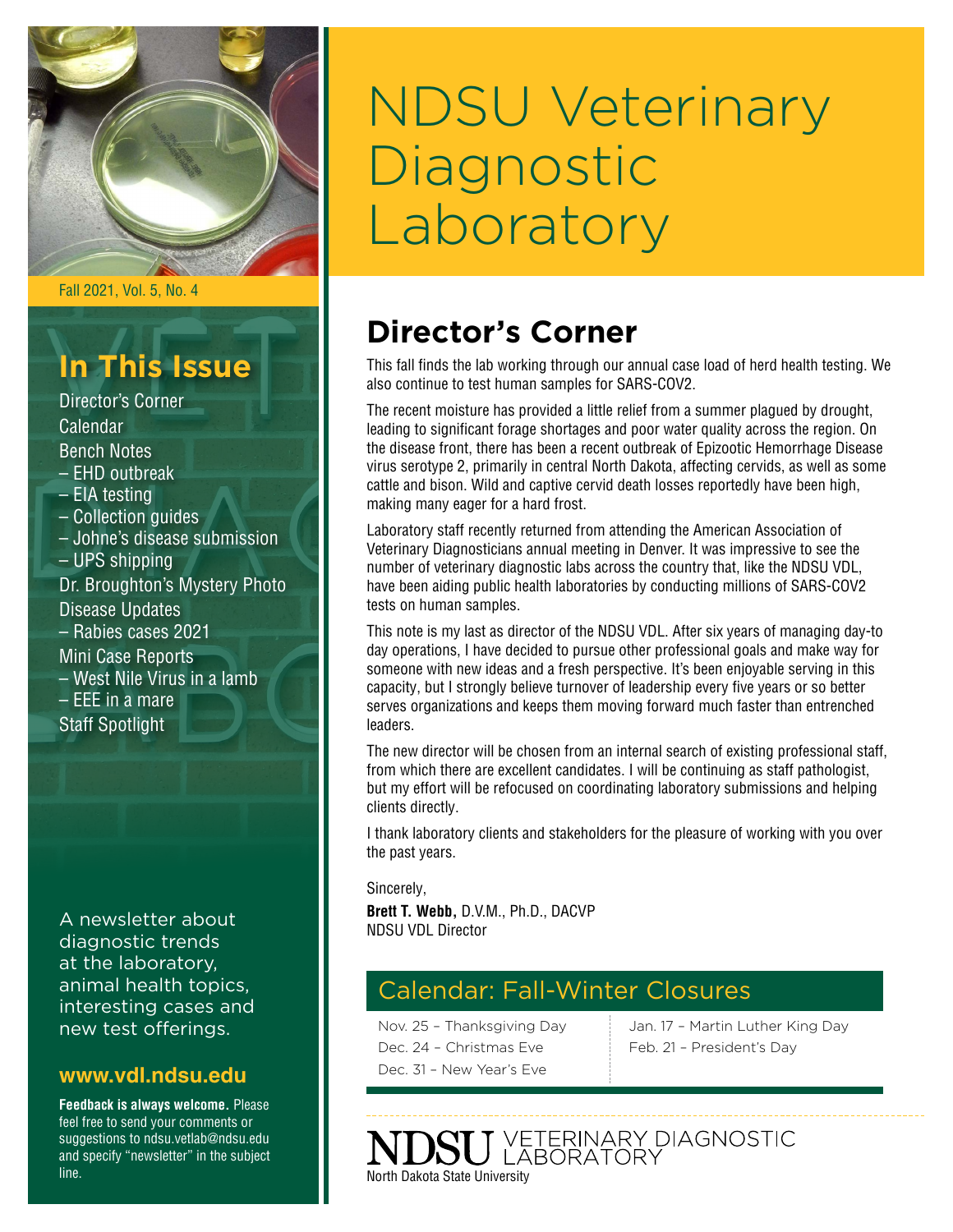# **Bench Notes**

**Epizootic Hemorrhagic Disease –** Due to the recent outbreak of epizootic hemorrhagic disease (EHD) in North Dakota cattle, bison and cervids, samples suspicious for EHD are being sent to the National Veterinary Services Laboratory to investigate for EHD variants that may be circulating in North Dakota but are not detected with our current assay. Results from this additional EHD testing will be used to refine our current EHD assay. More information will follow in the upcoming months.

### **Equine infectious anemia (EIA) testing –**

During fall and winter months (October to February), EIA (Coggins) testing is performed on Tuesdays and Fridays. Daily testing will resume in March.

**Collection guides –** The NDSU VDL recently developed a quick reference collection guide [\(https://www.vdl.ndsu.edu/wp-content/](https://www.vdl.ndsu.edu/wp-content/uploads/2021/08/MIC-and-MOL-Collection-Guide.pdf) [uploads/2021/08/MIC-and-MOL-Collection-](https://www.vdl.ndsu.edu/wp-content/uploads/2021/08/MIC-and-MOL-Collection-Guide.pdf)[Guide.pdf](https://www.vdl.ndsu.edu/wp-content/uploads/2021/08/MIC-and-MOL-Collection-Guide.pdf)) for samples submitted to the Microbiology or Molecular Diagnostics laboratory. Proper sample collection and handling is a critical step in the total testing process that can significantly impact the quality of the test itself and ability for the laboratory to properly interpret the results. Please use our guide as a collection resource. As always, contact the laboratory with any questions.

**Johne's disease submission – To avoid extra** processing fees, submitted samples MUST be labeled consecutively and legibly with the sample ID number, starting with number 1, as on the Sample Identification Form. Please see the submission guide [\(https://www.](https://www.vdl.ndsu.edu/wp-content/uploads/2021/08/Johnes-2021-2022.pdf) [vdl.ndsu.edu/wp-content/uploads/2021/08/](https://www.vdl.ndsu.edu/wp-content/uploads/2021/08/Johnes-2021-2022.pdf) [Johnes-2021-2022.pdf](https://www.vdl.ndsu.edu/wp-content/uploads/2021/08/Johnes-2021-2022.pdf)), website [\(https://](https://www.vdl.ndsu.edu/johnes-submission-examples/) [www.vdl.ndsu.edu/johnes-submission](https://www.vdl.ndsu.edu/johnes-submission-examples/)[examples/\)](https://www.vdl.ndsu.edu/johnes-submission-examples/), or call the laboratory if you have questions.

**UPS shipping program –** Due to the reported United States Postal Service delays, this is a reminder that the NDSU VDL has partnered with UPS to offer reliable shipping options. There is overnight service throughout North Dakota and parts of northwestern Minnesota, western Montana and northern South Dakota to ensure sensitive samples arrive to the lab in a timely matter. Visit [https://www.vdl.](https://www.vdl.ndsu.edu/wp-content/uploads/2019/07/UPS-Shipping-072319.pdf) [ndsu.edu/wp-content/uploads/2019/07/UPS-](https://www.vdl.ndsu.edu/wp-content/uploads/2019/07/UPS-Shipping-072319.pdf)[Shipping-072319.pdf](https://www.vdl.ndsu.edu/wp-content/uploads/2019/07/UPS-Shipping-072319.pdf) for more information.

### **Dr. Broughton's Mystery Photo**

What's your diagnosis? Other tissues that may be affected?

Photo by L Broughton, VDL pathologist

Visit the VDL Website ([www.vdl.ndsu.edu](http://www.vdl.ndsu.edu)) to see the answers and read more about the case.



### Disease Updates

### **Rabies virus**

Over 350 rabies virus tests have been conducted this year, which is slightly less than last year at this time. Due to the pandemic, the NDSU VDL is the only laboratory in North Dakota currently performing the rabies direct fluorescent antibody (DFA) assay. Thus far, there have been 11 rabies positive animals submitted to the lab from the tristate region (North Dakota, South Dakota, Minnesota). The number of cases is slightly down from this time a year ago when there were 12 total positive cases.

Like in 2020, most of the positives this year have been from skunks (seven out of 11), while bats make up most of the remaining cases except for one kitten that was submitted early November. Not surprisingly, summer comprises the highest testing months with July having the most submissions and the most positives.

In addition, there have been 21 inconclusive tests. A test must be considered inconclusive if the sample is insufficient or markedly autolyzed (i.e., rotten).

Often, the insufficient sample is due to submission of half of the brain in formalin and half of the brain fresh.

Full cross sections of fresh brain, specifically of the brain stem and cerebellum or hippocampus, are required for a valid negative DFA test. However, if any portion of the brain is positive by DFA, the sample is considered positive. If whole fresh brain cannot be collected, the entire head should be submitted for brain extraction by the lab. In cases of human exposure, sections of fresh and fixed

brain can be sent to the CDC for immuno-histochemistry. These results are often delayed due to shipping and can only be reported if cross sections of the brain stem are available.

Please review our rabies submission guide for more information ([https://www.](https://www.vdl.ndsu.edu/wp-content/uploads/2019/10/Rabies-Guide.pdf) [vdl.ndsu.edu/wp-content/](https://www.vdl.ndsu.edu/wp-content/uploads/2019/10/Rabies-Guide.pdf) [uploads/2019/10/Rabies-](https://www.vdl.ndsu.edu/wp-content/uploads/2019/10/Rabies-Guide.pdf)[Guide.pdf](https://www.vdl.ndsu.edu/wp-content/uploads/2019/10/Rabies-Guide.pdf)).

**Geographical and species distribution of rabies-positive animals submitted to the NDSU VDL from the tri-state area since January 2021.**



2021 Rabies DFA Results (Jan-Nov)



Temporal distribution of rabies samples submitted to the NDSU VDL through Nov. 15. The number of positive rabies cases is depicted above the columns.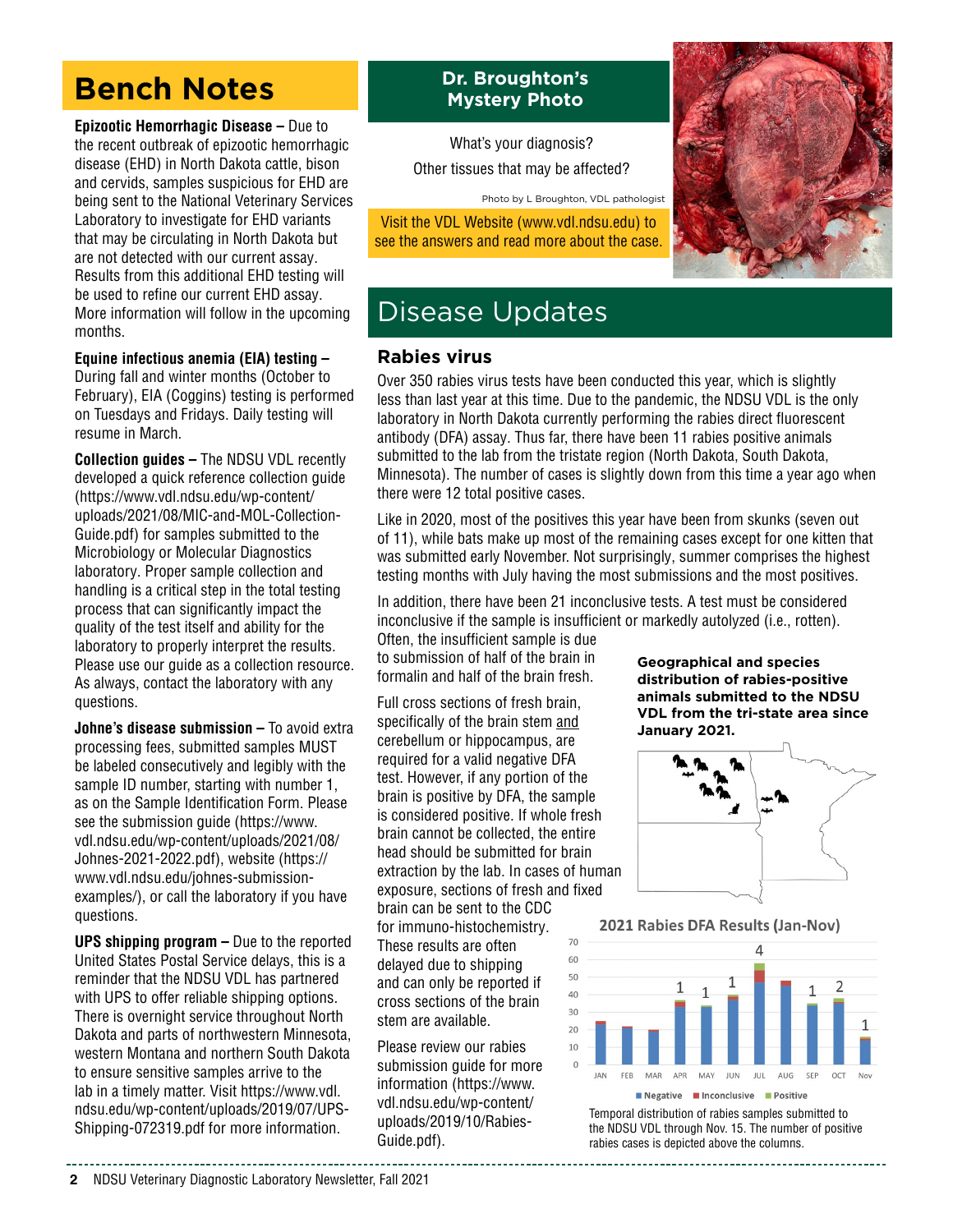# **Mini Case Reports** (contributions from Dr. Quynn Steichen, VDL vet path resident)

Both mini case reports in this issue are from neurologic animals suspected to be infected with rabies virus. Common neurologic signs in animals with rabies virus infection range from being down or in lateral recumbency, weakness moving (paresis) or inability to move (paralysis) limbs, incoordination, choking or not being able to swallow, blindness, seizures, behavioral changes and aggression.

#### **The first case is from a seven-month-old, female Katahdin lamb** who died after becoming recumbent, febrile and depressed and having intermittent seizures.

Microscopically, there was inflammation in all sections of the brain with the cerebrum being most affected. The inflammation was characterized by a dense, mononuclear cellular infiltrate expanding the meninges, Virchow-Robins spaces of the blood vessels, and the neuroparenchyma.

Because of the heavy inflammation in the cerebrum, **West Nile Virus** (WNV) was suspected and confirmed by PCR. Rabies was rule out by immunohistochemistry at the CDC.

WNV is an arbovirus with a bird-mosquito-bird lifecycle. However, the virus has been isolated in a variety of other species, including humans. The North Dakota Department of Health has reported 19 human cases thus far in 2021 with 10 of those hospitalized and one death.

Few cases of WNV in small ruminants have been reported in the literature. However, a recent study from the California Animal Health and Food Safety Laboratory diagnosed WNV encephalitis in six sheep from 2002-2014 (Rimoldi et al. Veterinary Pathology 2017;54(1):155-158). Clinical signs included fever, anorexia and neurologic signs.

Given WNV disease is likely underreported in sheep, WNV should be on the differential list for small ruminants exhibiting neurologic signs. Other differentials for neurologic disease include viruses such as bluetongue, small ruminant lentiviruses (caprine arthritis encephalitis/ovine progressive pneumonia), rabies and pseudorabies, bacterial, fungal, and parasitic infections, and nutritional causes.

**Eastern Equine Encephalitis (EEE)** was diagnosed in our second case from a **four-year-old, female Quarter horse**  exhibiting ataxia, lethargy, bruxism and eye twitching prior to death.

Microscopically, there were extensive areas of gliosis and inflammation consisting of mononuclear cells and fewer neutrophils that expanded the Virchow-Robins spaces of the blood vessels and neuroparenchyma. White matter tracts were variably dilated and contained swollen, hypereosinophilic axons (spheroids).

Given the prominent mononuclear cell infiltrates, viral infection was suspected. The differentials included rabies, WNV, equine herpsevirus-4 (EHV-4), and, especially due to the presence of neutrophils, EEE. Rabies test was inconclusive due to inadequate sample, while WNV and EHV-4 tests were negative. EEE was then confirmed by PCR by an outside laboratory.

EEE, like WNV, is an arbovirus that is transmitted by mosquitos and can infect horses and humans. Horses are a "dead end host" due to >90% mortality in this species. Human infections are extremely rare, but, if contracted, the virus can cause high mortality.

This disease is typically found in the eastern United States, with only a few cases in Minnesota, and no cases historically reported in North Dakota.

The American Veterinary Medical Association labels EEE as a core vaccination, and all horses should receive an EEE vaccine annually.



**Mononuclear cells (lymphocytes and histiocytes) expand the cerebral Virchow-Robins spaces of a sevenmonth-old lamb.** (Photomicrograph by H. Pecoraro)



**Mononuclear AND neutrophils (hypersegmented nuclei) expand the cerebral Virchow-Robins spaces of a four-year-old Quarter horse mare.**  (Photomicrograph by H. Pecoraro)